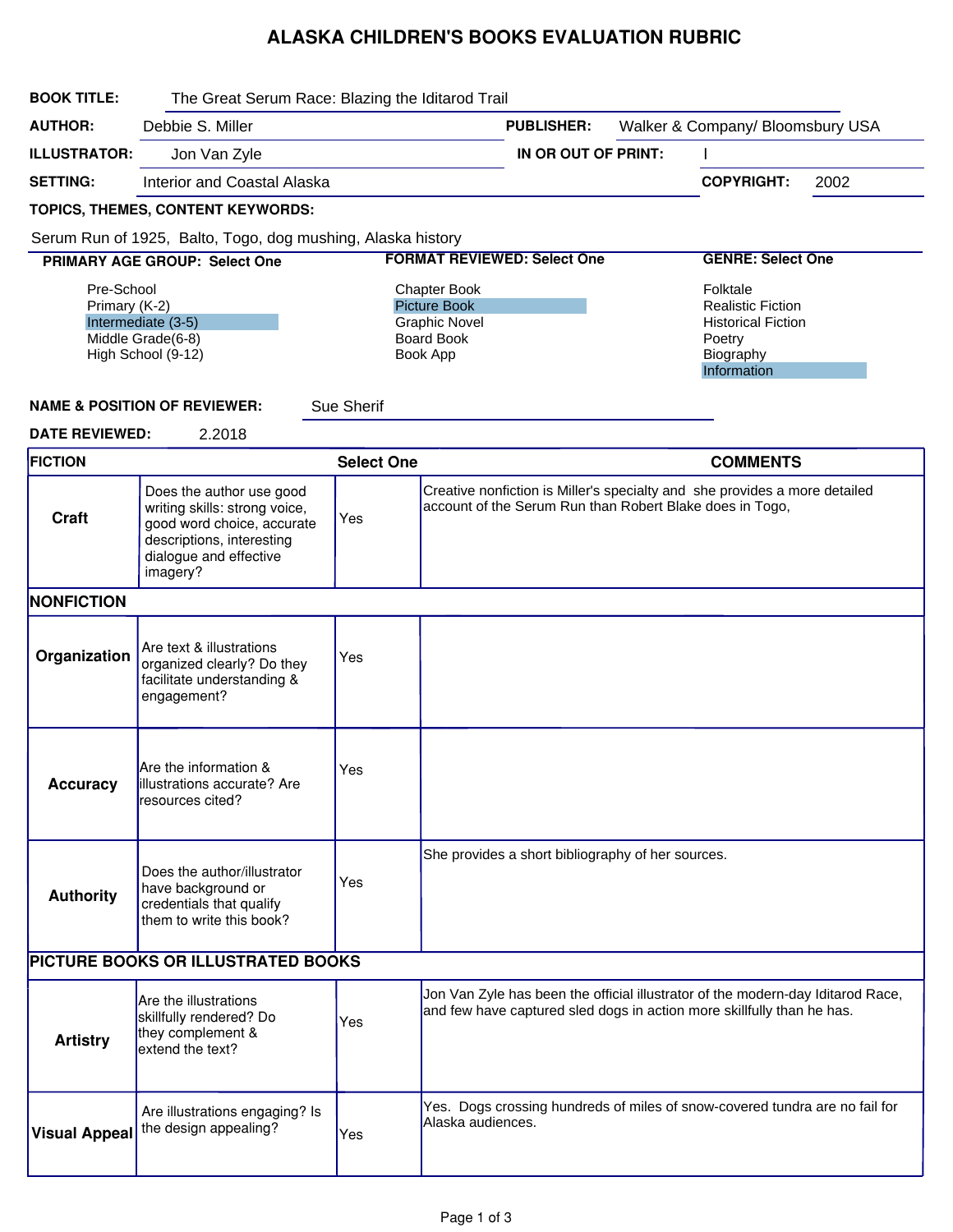| <b>CULTURAL APPROPRIATENESS</b>     |                                                                                                   | <b>SELECT ONE</b> | <b>COMMENTS</b>                                                                                                        |
|-------------------------------------|---------------------------------------------------------------------------------------------------|-------------------|------------------------------------------------------------------------------------------------------------------------|
|                                     | Do text & illustrations<br><b>Inclusiveness</b> address racial, cultural,<br>and gender equality? | N/A               | The focus of this book is the dogs and some of the actual mushers.                                                     |
| <b>Cultural</b><br><b>Awareness</b> | Does the book promote<br>cultural awareness?                                                      | Yes               |                                                                                                                        |
| <b>Attribution</b>                  | Are appropriate<br>attributions made to the<br>source of the story, if<br>applicable?             | Yes               |                                                                                                                        |
| <b>Cultural</b><br>Acceptance       | Is controversy associated<br>with this book? (Notes<br>please)                                    | Yes               |                                                                                                                        |
| <b>INDICATORS OF EXCELLENCE</b>     |                                                                                                   | <b>SELECT ONE</b> | <b>COMMENTS</b>                                                                                                        |
| <b>Audience</b>                     | Are text & illustrations<br>appropriate for intended<br>age group & audience?                     | Yes               |                                                                                                                        |
| <b>Kid Factor</b>                   | Will young people want to<br>read or listen to this story?                                        | N/A               | The text would be daunting to primary students, but the interest in dogs and mushing<br>make it appealing to all ages. |
|                                     | Does the book stimulate<br><b>Engagement</b>   imagination, critical<br>thinking, curiosity?      | Yes               |                                                                                                                        |
| <b>Educational</b><br>Relevance     | Does this book have<br>value? Does it enhance<br>curriculum?                                      | Yes               | Alaska History units                                                                                                   |
| <b>Timeliness</b>                   | Is the book in print or<br>available from libraries?                                              | Yes               |                                                                                                                        |
| <b>Awards</b>                       | Has the Book won any<br>awards?                                                                   | Yes               |                                                                                                                        |